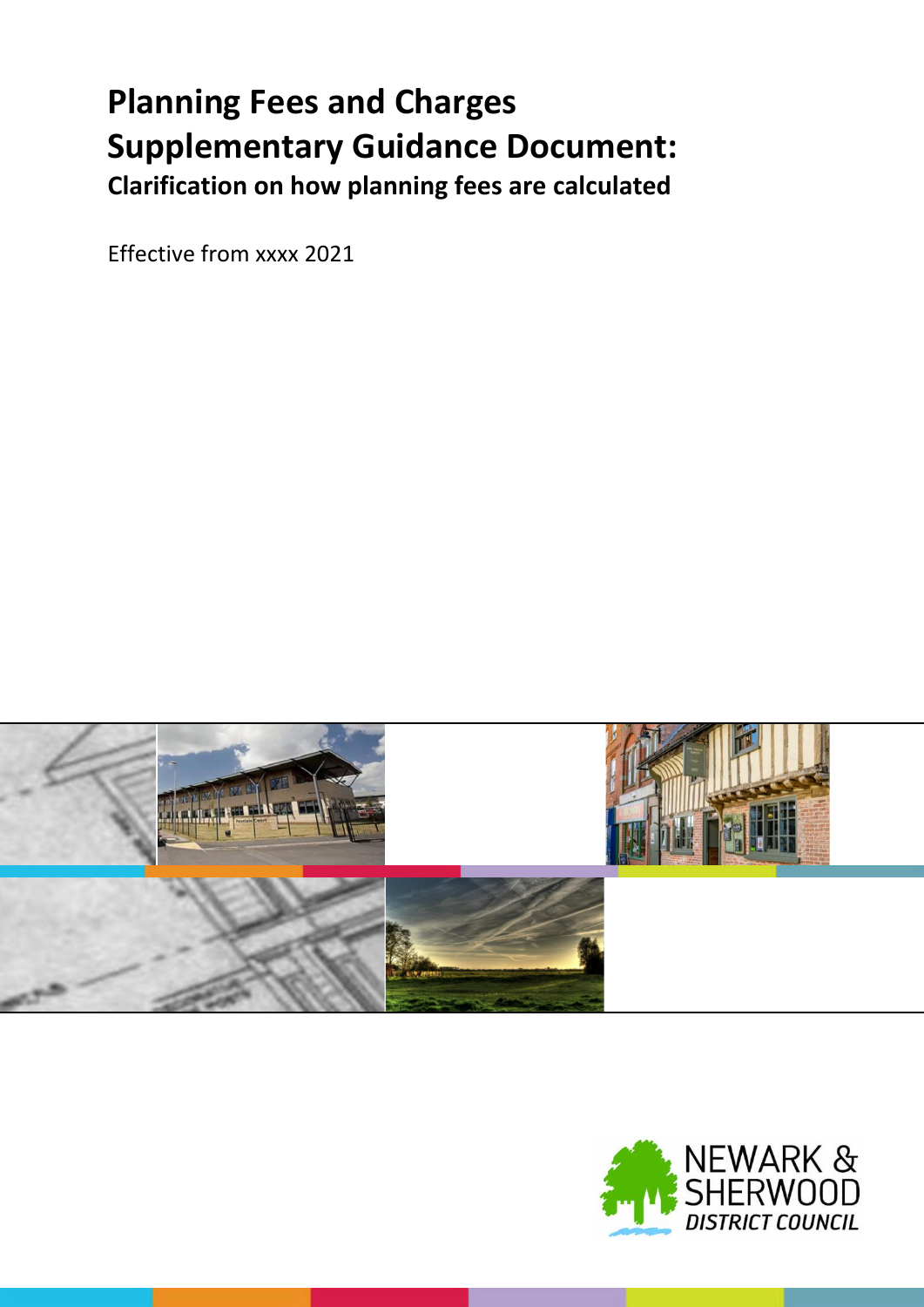# **Contents**

| Using Certificate of Lawfulness to confirm Material Starts/Commencement of Development11<br>Concessions - For alterations, extensions, etc. to a dwellinghouse for the benefit of a registered<br>Approval of Details Pursuant to a Condition and/or Discharge of Conditions13 |  |
|--------------------------------------------------------------------------------------------------------------------------------------------------------------------------------------------------------------------------------------------------------------------------------|--|
|                                                                                                                                                                                                                                                                                |  |
|                                                                                                                                                                                                                                                                                |  |
|                                                                                                                                                                                                                                                                                |  |
|                                                                                                                                                                                                                                                                                |  |
|                                                                                                                                                                                                                                                                                |  |
|                                                                                                                                                                                                                                                                                |  |
|                                                                                                                                                                                                                                                                                |  |
|                                                                                                                                                                                                                                                                                |  |
|                                                                                                                                                                                                                                                                                |  |
|                                                                                                                                                                                                                                                                                |  |
|                                                                                                                                                                                                                                                                                |  |
|                                                                                                                                                                                                                                                                                |  |
|                                                                                                                                                                                                                                                                                |  |
|                                                                                                                                                                                                                                                                                |  |
|                                                                                                                                                                                                                                                                                |  |
|                                                                                                                                                                                                                                                                                |  |
|                                                                                                                                                                                                                                                                                |  |
|                                                                                                                                                                                                                                                                                |  |
|                                                                                                                                                                                                                                                                                |  |
|                                                                                                                                                                                                                                                                                |  |
|                                                                                                                                                                                                                                                                                |  |
|                                                                                                                                                                                                                                                                                |  |
|                                                                                                                                                                                                                                                                                |  |
|                                                                                                                                                                                                                                                                                |  |
|                                                                                                                                                                                                                                                                                |  |
|                                                                                                                                                                                                                                                                                |  |
|                                                                                                                                                                                                                                                                                |  |
|                                                                                                                                                                                                                                                                                |  |
|                                                                                                                                                                                                                                                                                |  |
|                                                                                                                                                                                                                                                                                |  |
|                                                                                                                                                                                                                                                                                |  |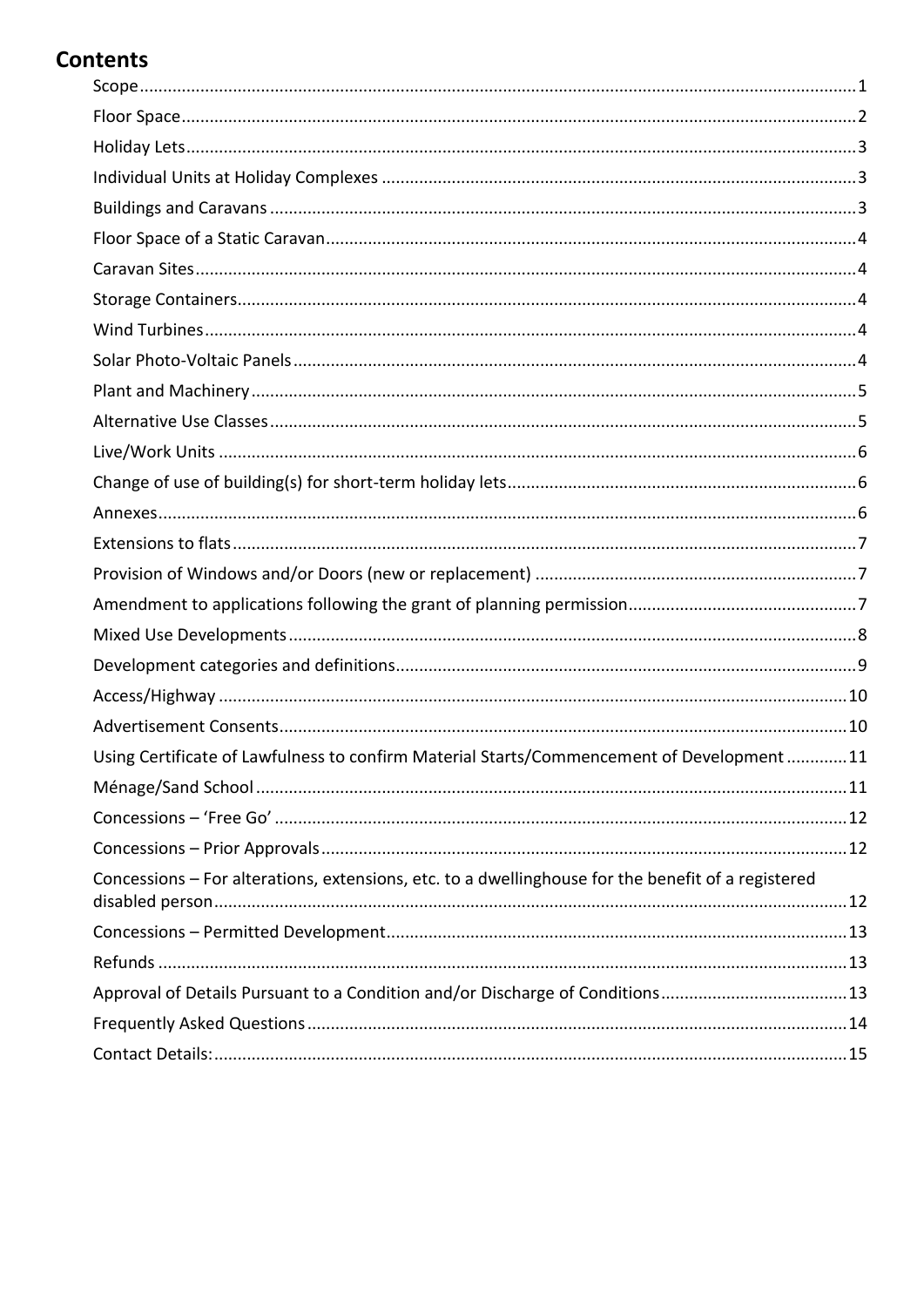# <span id="page-2-0"></span>**Scope**

This document has been produced to be read in conjunction with Newark and Sherwood District Council's [Planning Development, Planning Policy, Land Charges and Street Naming and Numbering](https://www.newark-sherwooddc.gov.uk/media/newarkandsherwood/imagesandfiles/planningpolicy/pdfs/fees%20and%20charges%20budget%202021-22.pdf) guidance and was presented to Planning Committee on 6<sup>th</sup> July 2021.

It is commonly acknowledged that planning-related fees were introduced so that users of the planning system, rather than taxpayers in general, meet the costs incurred by local planning authorities in deciding planning applications. The Planning Practice Guide states that the local planning authority must decide the fee which will apply to the application based on the category, or categories of development if the application is for more than one type of development and we usually find that our customers are happy to pay the identified planning application fees that allow the Local Planning Authority (LPA) to consider and determine their applications.

The following information is provided for guidance and clarification with regards to how Newark and Sherwood District Council interprets the fee regulations.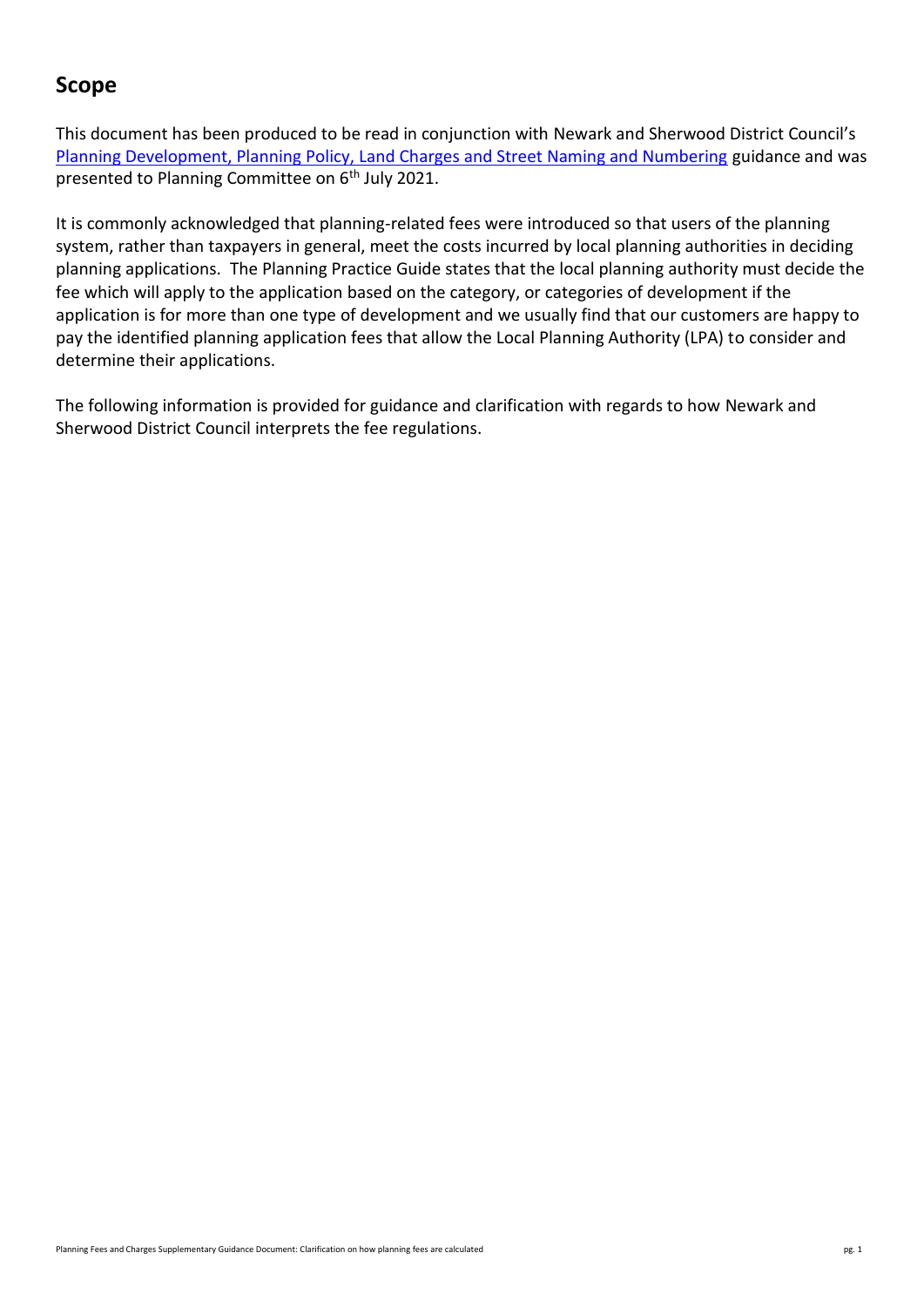#### <span id="page-3-0"></span>**Floor Space**

When measuring floor space for fee calculation purposes gross floor space to be created by the development shall be ascertained by external measurement of the floor space, whether or not it is to be bounded (wholly or partly) by external walls of a building as explained in the Town and Country Planning (Fee for Applications, Deemed Applications, Requests and Site Visits) (England) Regulations 2012, Schedule 1, Part 1, Chapter 3, Paragraph 12(1). Newark and Sherwood District Council takes this to include:

- Terraces;
- balconies;
- mezzanines;
- stores/bin stores;
- enclosed external areas e.g. compounds and external sales areas (this also includes areas where the proposed development creates an enclosed area as a result of building works and this area becomes usable space e.g. quadrants within schools and office buildings);
- perimeter wall thickness and projections (party walls are to be measured to their centre line);
- areas occupied by internal walls and partitions;
- columns;
- piers;
- chimney breasts;
- **•** stairwells and the like;
- lift rooms;
- plant rooms;
- tank rooms;
- fuel stores;
- open sided covered areas e.g. car ports and enclosed car parkingareas.

In addition to the above any areas set aside for storing equipment/vehicles/objects that can be moved in and out can be classed as useable floor area and therefore included in any floor space calculation for fee calculation purposes.

An area surrounding an immovable fixture (for example effluent processing/storage tanks) that is fenced off for public/employee safety and cannot be used for any other purpose will not be considered useable floor space and therefore not included in floor space calculation for fee purposes.

If the application is for a new building to replace a building which is to be demolished, there is no discount for the size of the existing building. The fee would be based on the floor space of the proposed building.

More information and clarification please see the [FAQs section](#page-15-0) below.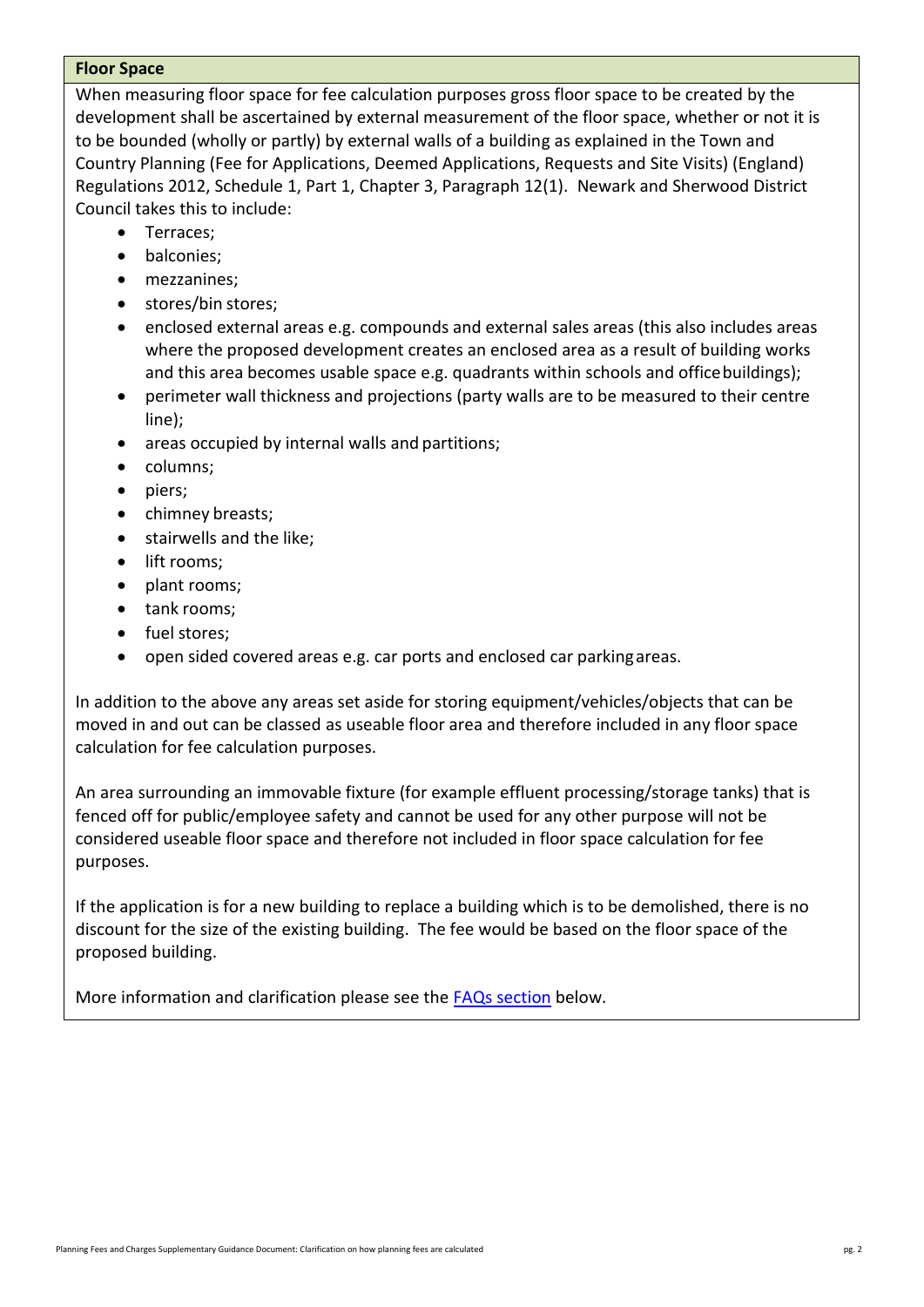#### <span id="page-4-0"></span>**Holiday Lets**

Although a holiday unit and a dwelling both fall within the same use class this is not the case in terms of planning fees. Newark and Sherwood District Council considers holiday lets to be commercial development and to fall outside the definition of a 'dwellinghouse'.

The Town and Country Planning (Fees for Applications, Deemed Applications, Requests and Site Visits) (England) Regulations 2012 define a 'dwellinghouse' as a building which is to be used as a single private dwellinghouse and no other purpose.

Therefore where Newark and Sherwood District Council considers the development to be for holiday let purposes (short or long term) even if the proposal had been described as a second home, the fee will be fee category 2 and based on the floor area.

N.B. Where the proposed development is for "the erection of dwellings", which are then subsequently sold as second homes, the fee would be based on category 1 and classified as a 'dwellinghouse'.

#### <span id="page-4-1"></span>**Individual Units at Holiday Complexes**

Where an application is submitted for development to an individual unit within a holiday complex the development type and fee will depend on the use of the unit. Where the unit is privately owned and is considered a second home, these will be treated as householder development and the householder fee applies. Where the unit is not privately owned or is let out this will be treated as commercial.

#### <span id="page-4-2"></span>**Buildings and Caravans**

The term "building" in section 336(1) of the 1990 Act has a wide definition which includes "any structure or erection". When considering whether structures or erections are buildings you have to consider their size, permanence and physical attachment to the ground. The sheer size, weight and bulk of a structure are good indicators to determine whether something is a building. Permanence has to be construed in terms of significance in the planning context.

For fee purposes a static caravan or park home will be treated as a 'building' if the proposed development remains in situ for more than 10 months per year. In these circumstances the fee charged will be based on the erection of a building (and whether that building is commercial i.e. holiday use or permanent residency (see information on holiday lets above).

If the proposed development does not remain in situ for more than 10 months a year but involves hard standings, connections to services, lighting etc. please see our advice under the heading [Caravan Sites.](#page-5-1) The description of the development should make reference to the seasonal use of the land for the stationing of caravans.

**Please note the onus is on the applicant/agent to prove that the proposed structure is not a building based on the information provided above. The above also applies to gypsy and traveler sites.**

Please see the FAQs section below for further clarification.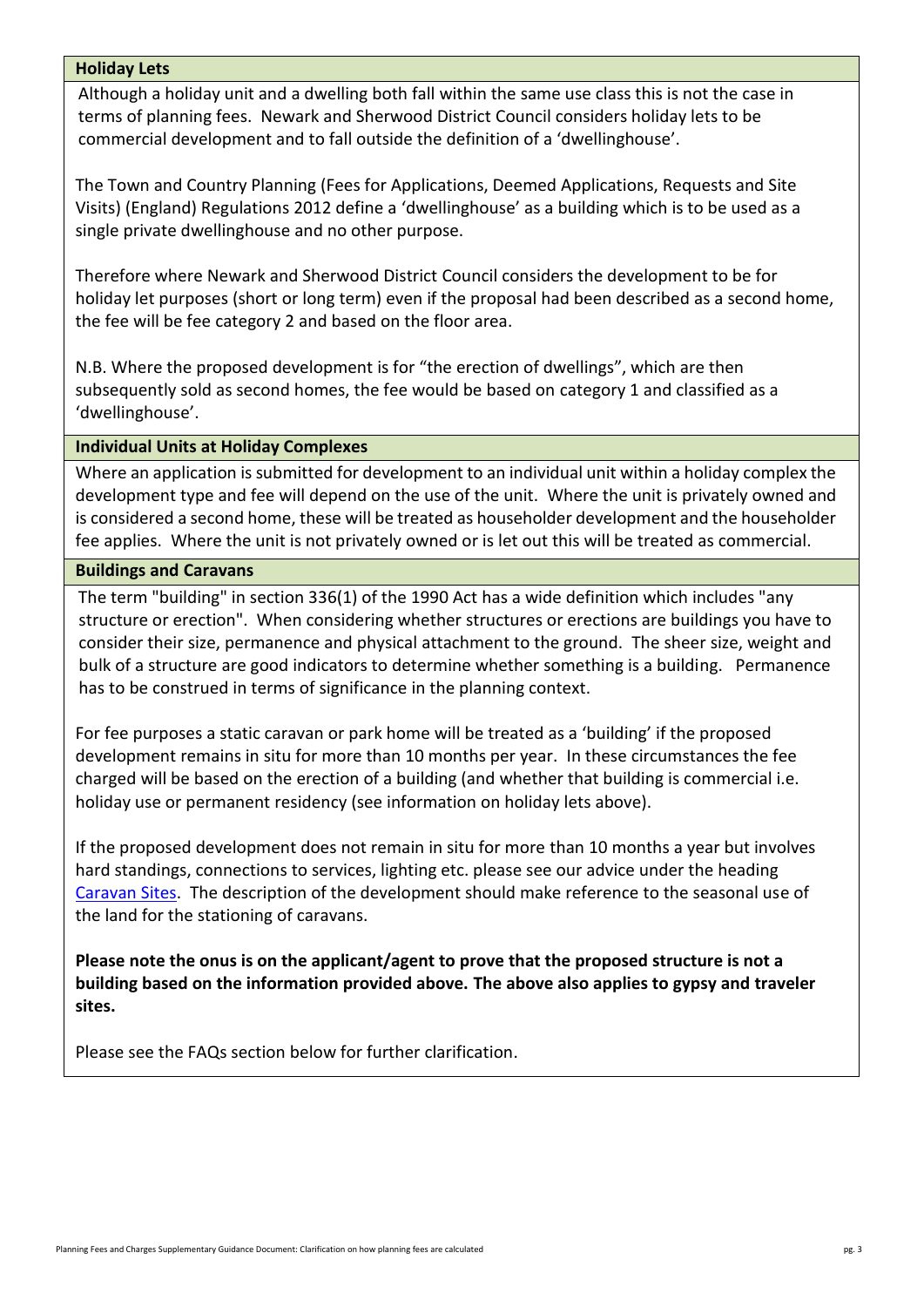# <span id="page-5-0"></span>**Floor Space of a Static Caravan**

Where flexibility is required and the make and model of the static caravan is not known at the time the planning application is submitted, for fee purposes the Local Planning Authority consider that the average size of a static caravan or park home is 40m<sup>2</sup>. The average floor space of a balcony/decking associated with a static caravan or park home that is used for commercial or holiday purposes is assumed to be 6.7m².

#### <span id="page-5-1"></span>**Caravan Sites**

If the proposed development is within an existing caravan site, and the units are touring caravans (i.e. not a building or permanent structure) and no operational development/groundworks is involved a change of use fee will be charged.

Where operational development/groundworks are proposed e.g. access, footpaths, lighting, communal facilities, roads, connection to services etc. the fee will be based on the site area (fee category 10 (2)) the site area should include the whole of the site for which permission is sought.

If the proposal also includes development falling within other fee categories each individual element of the proposal will be calculated and the higher of the fees charged (see mixed use [development](#page-9-0) diagram on page 8).

#### <span id="page-5-2"></span>**Storage Containers**

Where an application for storage containers is received the size, permanency and attachment to ground is considered.

Containers will generally be considered as operational development and fee based on the floor area of the proposed development (fee category 2(2)).

Where the change of use of land is also required as part of the development the higher of the two fees (change of use of land fee category 12 or the erection of a building fee category 2(2)) will be charged.

# <span id="page-5-3"></span>**Wind Turbines**

Wind turbines are charged as Category 5 of the fee regulations "erection, alteration or replacement of plant or machinery" for fees purposes unless of the small domestic type, where installation should be treated as an alteration or curtilage operation in Category 6 or 7 in the Fee Regulations (if not allowed as permitted development).

To calculate the fee for a new windfarm, add all the land over which the blades of each turbine can rotate (area of sweep will be approximately 3.1416 times the square of the radius) to the area of the footprint of any ancillary structures and engineering works.

On an application to put up wind turbines, it is not necessary to include within the red line(s) any land between the turbines if no development is proposed there.

# <span id="page-5-4"></span>**Solar Photo-Voltaic Panels**

There is no national guidance on the fee category for solar photo-voltaic (PV) installations. The Planning Development service considers that such applications fall within "erection, alteration or replacement of plant or machinery" (Category 5) for fees purposes.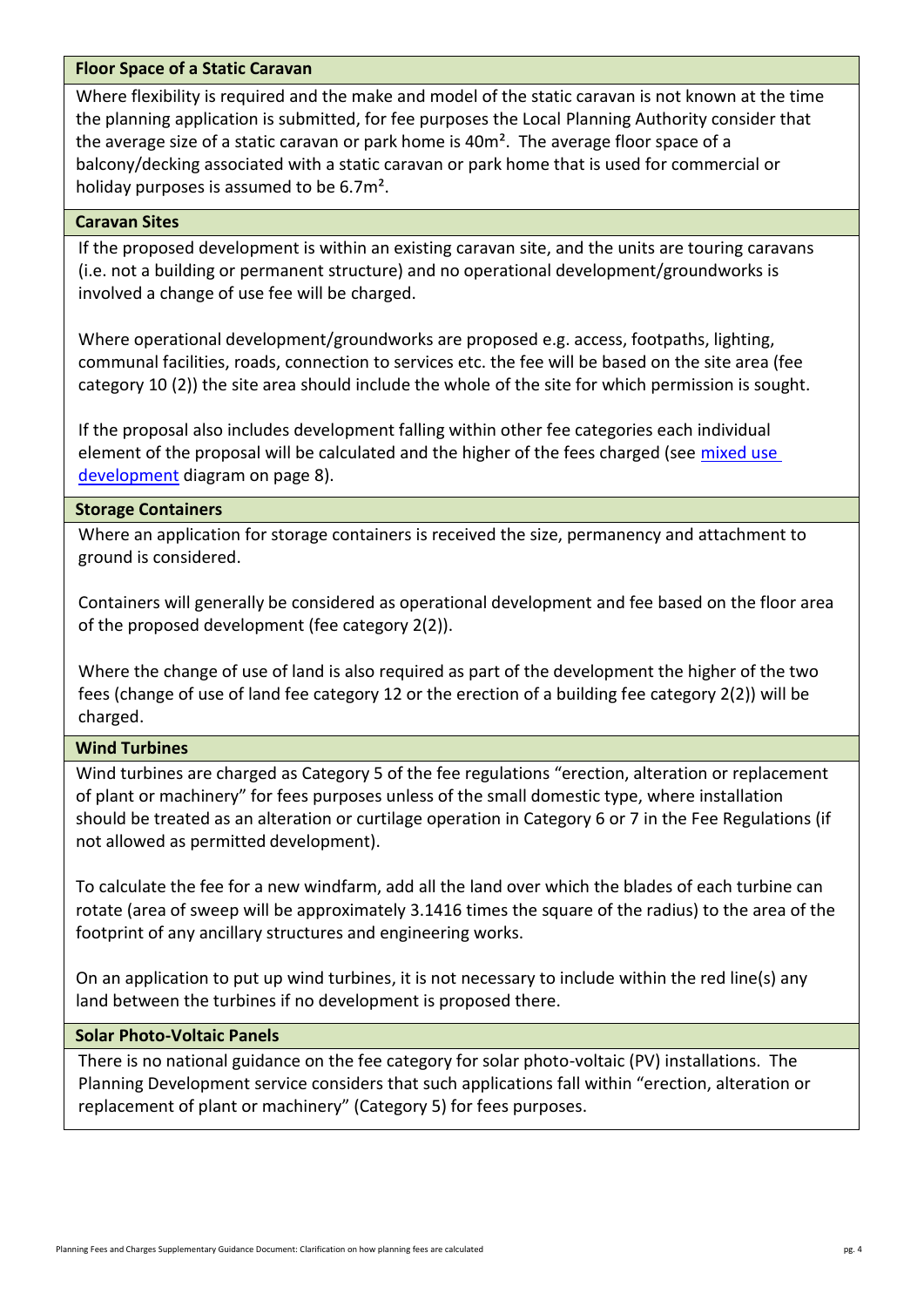# <span id="page-6-0"></span>**Plant and Machinery**

There is currently no statutory definition or guidance with regards to what is considered plant and machinery. Newark and Sherwood District Council have therefore taken the following position in relation to planning application fees:

- A development will be considered plant and machinery where:
- a process takes places;
- there are moving parts; and/or
- machinery/equipment/apparatus used in industrial companies.

Examples include air source heat pumps and air conditioning units.

#### <span id="page-6-1"></span>**Alternative Use Classes**

For [mixed use developments](#page-9-0) please refer to flow diagram on page 8.

#### **Example:**

Full application - Erection of buildings for Class B2 and B8 uses

The applicant would like the option for different uses within the building being:

- One use class (B2) for a 4,000sqm building (the whole building);
- Two uses classes (B2 and B8) on 2,000sqm of the building.

Fee calculation as follows:

- Whole fee for area of site option 1 (use class B2),
- plus half fee for area of the site to be used for use class B8

When using the Portal Fee Calculator each option has to be entered separately: The first option has no concession/reduction; the second and third entries need to indicate a concession. Then you have to add each of the three calculations together to get the total fee.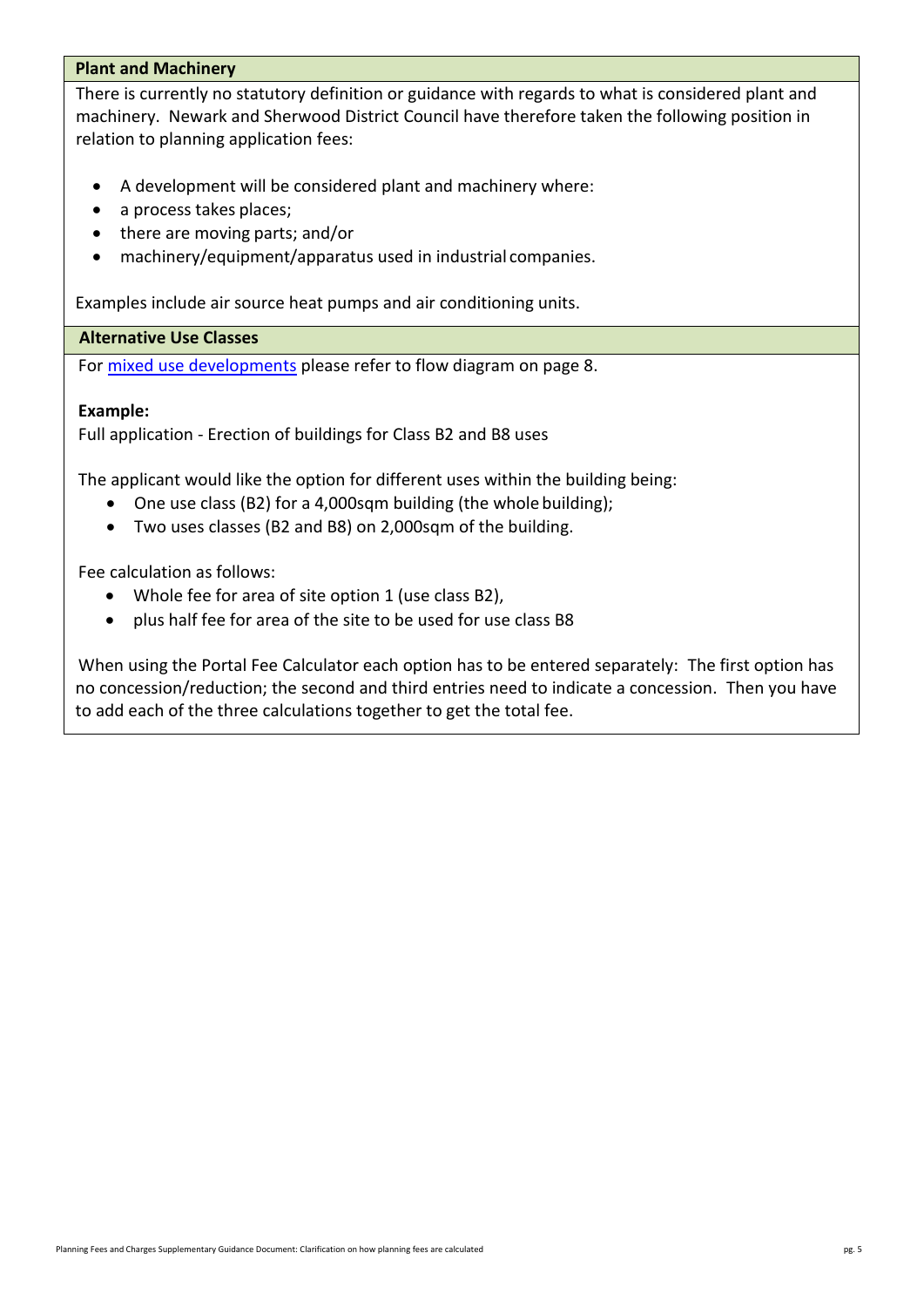# <span id="page-7-0"></span>**Live/Work Units**

Any plans and supporting information must clearly indicate/define areas for live, work and/or any common/shared areas.

# **No common/shared areas:**

Where there are no common/shared area the two component fee categories will be calculated e.g. category 1 for the live element and category 2(2) for the work element.

The above two fees will be added together to make the total fee payable.

# **Common/shared areas:**

Where common/shared areas are included in the development the proportion of the building which is non-residential is calculated. This same proportion of the common/shared area is considered to be non-residential and included in the fee.

For example if 60% of the building is non-residential, 60% of the common/shared area is considered to be non-residential.

This total non-residential floor space is used to calculate the fee as indicated above i.e. by adding the two fees (category 1 development and Category 2(2) development together.

For relevant regulations please see [The Town and Country Planning \(Fees for Applications, Deemed](http://www.legislation.gov.uk/uksi/2012/2920/schedule/1/made) [Applications, Requests and Site Visits\) \(England\) Regulations 2012 S](http://www.legislation.gov.uk/uksi/2012/2920/schedule/1/made)chedule 1, Paragraph 13, subparagraph (3)(a). **Please note the fees payable for planning applications have been amended (increased) in 2017 [http://www.legislation.gov.uk/uksi/2017/1314/contents/made.](http://www.legislation.gov.uk/uksi/2017/1314/contents/made) Both documents will need to be read together.**

<span id="page-7-1"></span>**Change of use of building(s) for short-term holiday lets**

Where a change of use of a building(s) to a short-term holiday let for paying guests is sought, provided there are no operational developments, extensions or additional building works included a change of use fee will apply.

# **Example:**

Full application - Change of use of building to three holiday units for short- term paying guests (no extensions or operational or additional building works included).

As these are for short-term paying guests the fee is based on change of use – one fee of £462.

# <span id="page-7-2"></span>**Annexes**

**Incidental outbuildings** in the curtilage of a dwelling (shed/summerhouse/office/gym etc.) £206 (should be submitted on a householder application form).

**Ancillary outbuildings** in the curtilage (bedroom/living room etc. but NOT fully self-contained) £206 (should be submitted on a full planning application form).

**Self-contained buildings (includes new build and changes of use)** i.e. FULLY SELF CONTAINED - with bedroom, living room, bathroom, kitchen - all the facilities of a dwellinghouse AND has the capability to access the property independently of the host dwelling £462 (Should be submitted on a full planning application form).

Further advice regarding annexed can be found within our adopted Householder Development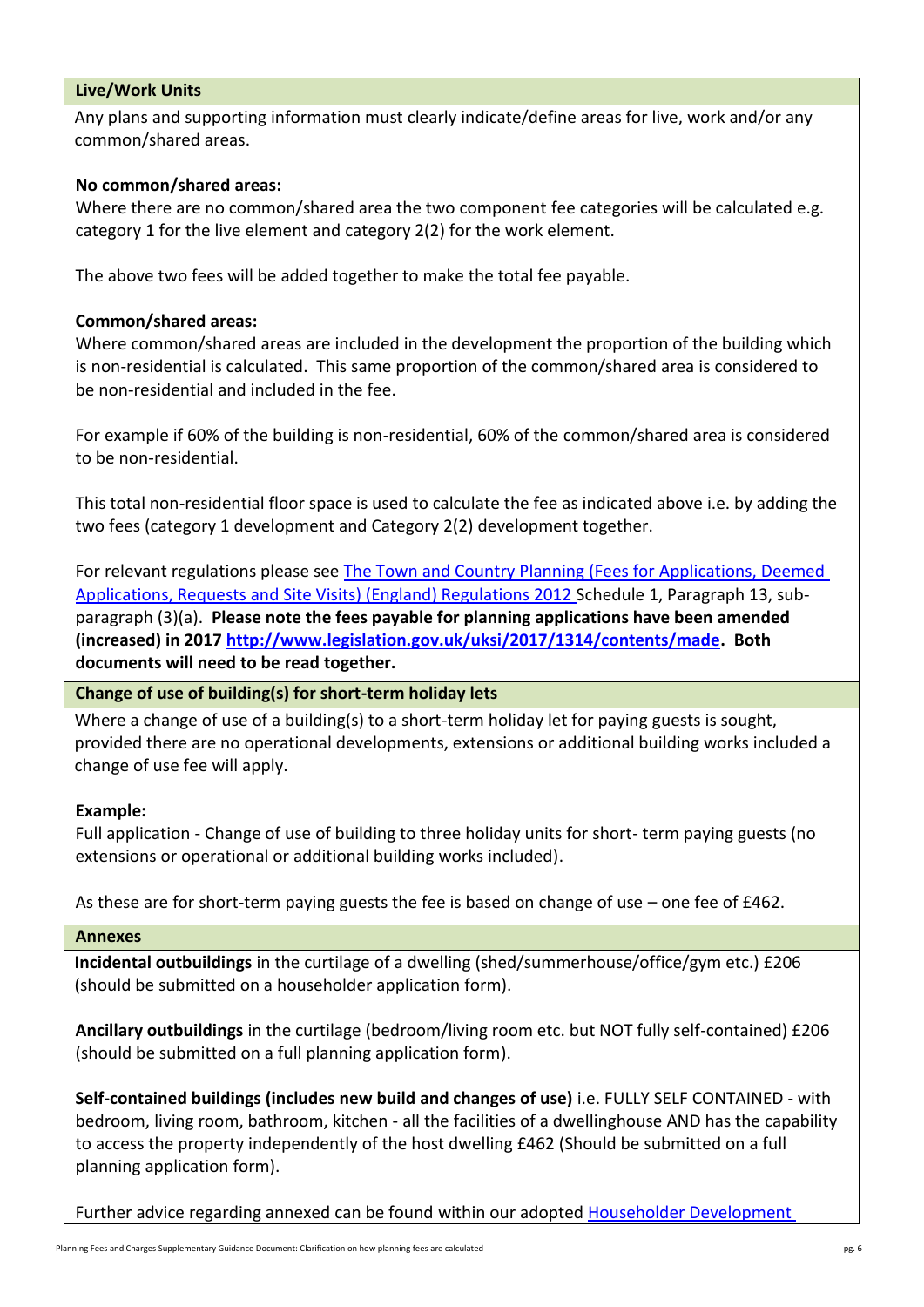[Supplementary Planning Document](https://www.newark-sherwooddc.gov.uk/media/newarkandsherwood/imagesandfiles/planningpolicy/pdfs/supplementaryplanningdocuments/Adopted%20Householder%20Development%20SPD.pdf) page 27.

# <span id="page-8-0"></span>**Extensions to flats**

These are charged under category 2 - The erection of buildings (other than building in categories 1, 3, 4, 5 and 7) and fee calculated based on the floor space.

# <span id="page-8-1"></span>**Provision of Windows and/or Doors (new or replacement)**

Dwellinghouses - Where the provision of new or replacement windows is proposed which require planning permission, the fee is the householder fee of £206.

Non-dwellinghouses - Where the provision of new or placement windows is proposed to a premise that is not a dwelling, the applicable fee will be that provided under 'other operations (category 10). The fee for which is £234 for each 0.1 hectare (or part thereof) of the site area, subject to a maximum in total of £2,028.

# <span id="page-8-2"></span>**Amendment to applications following the grant of planning permission**

Newark and Sherwood District Council recognises that new issues may arise after planning permission has been granted which may require modification of the approved proposals.

Where these modifications are fundamental or substantial, a new planning application under section 70 of the Town and Country Planning Act 1990 will need to be submitted and incur the relevant fee for that type of development based on the fee categories in the fees and charges document.

However where less substantial changes are proposed, there are options as follows:

- to submit a 'Minor Material Amendment' application to vary or remove conditions under s73 of the Town and Country Planning Act 1990 (where the permission has not been implemented but the permission is extant) or s73A of the act (where the permission has been implemented) incurring a fee of £234; or
- to submit a 'Non Material Amendment' under s96A of the Town and Country PlanningAct 1990 incurring a fee of £34 for householder or £234 in respect of all otherdevelopment.

Circumstances where the Council would not accept a s73 or s73A application may include the following:

- Alterations to the red line of a previously permitted scheme;
- The scheme is proposed to be altered to comply with adopted Policies in a Neighbourhood Plan, or the Local Plan;
- The proposed change cannot be reasonably conceived with the terms of the original planning application;
- The effect of the proposed change would not be minor in nature or proposed effect. For example; if the intention is to use a residential annexe as a separate and independent dwelling then a section 73 application to lift a restrictive occupancy condition would not be the way to achieve the desired outcome if the original development was described as an 'annexe'<sup>1</sup>;
- To extend the time limit within which a development must be started or an application for approval of reserved matters must be made;
- If there is no relevant condition in the permission listing the originally approvedplans; or
- Where amendments are being sought to include a functional use and not an incidental use.<sup>2</sup>

Newark and Sherwood District Council recommends that advice is sought from the LPA via a preapplication enquiry on the suitability of applications made under s73 or s73A

<sup>-</sup>1 \* An application to lift an occupancy condition would not change the original description of the proposed development. Where an application under section 73 is granted, the effect is the issue of a new planning permission, sitting alongside the original permission, which remains intact and un-amended.

Planning Fees and Charges Supplementary Guidance Document: Clarification on how planning fees are calculated pg. 7 <sup>2</sup> An incidental use is one that would not be considered as an integral part of a use. An incidental use is one that has a normal functional relationship with the primary use of the planning unit. For example, if the original description is for a dwelling which did not include a garage a S73 application to amend plans and include a garage would not be considered. The garage does not form part of the original description and is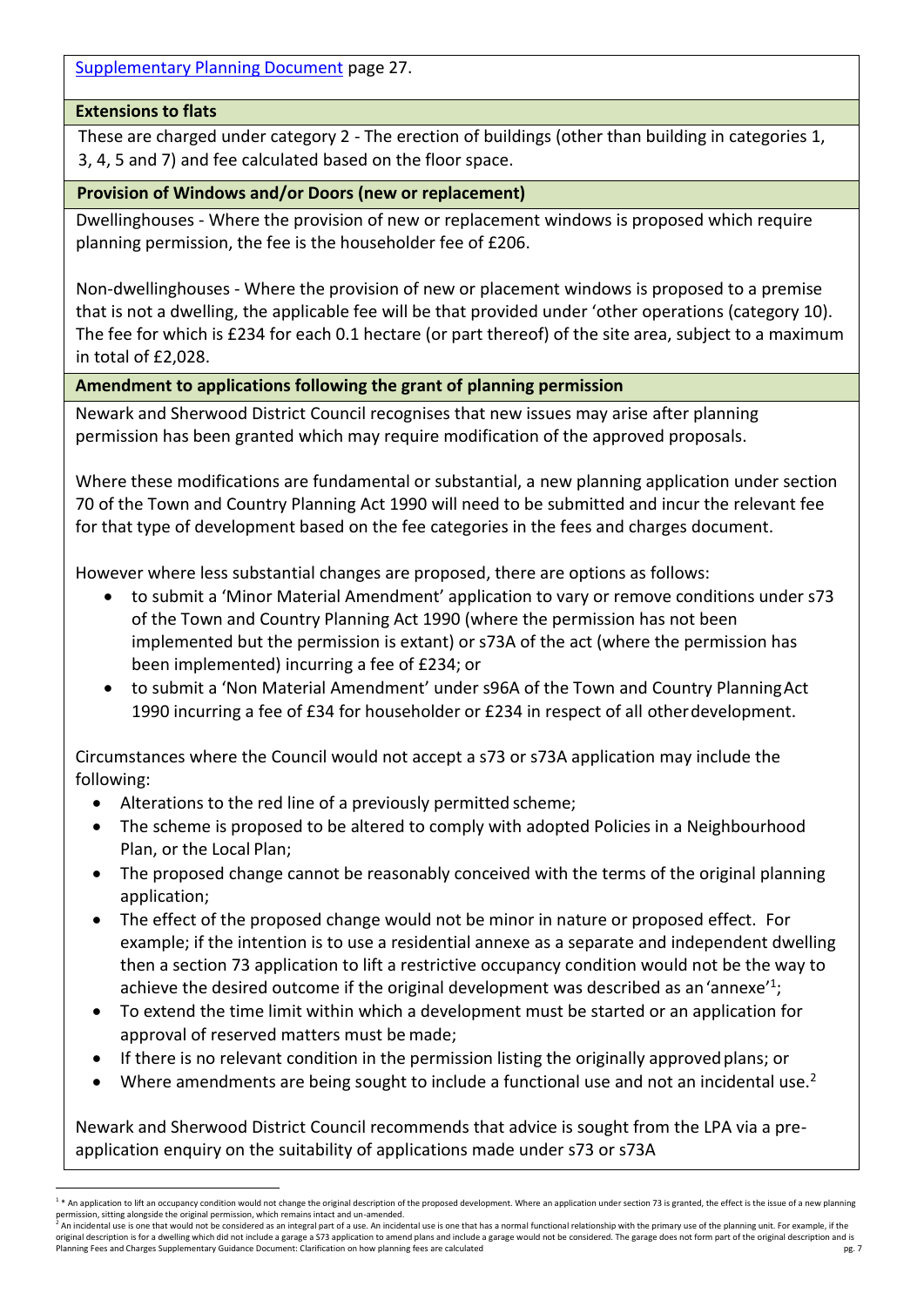# The following copied in flowchart is taken from

[https://assets.publishing.service.gov.uk/government/uploads/system/uploads/attachment\\_data/file/5787](https://assets.publishing.service.gov.uk/government/uploads/system/uploads/attachment_data/file/578734/fees.pdf) [34/fees.pdf](https://assets.publishing.service.gov.uk/government/uploads/system/uploads/attachment_data/file/578734/fees.pdf)

<span id="page-9-0"></span>

not considered to be an integral part of the use of the dwelling, but a functional one.

Planning Fees and Charges Supplementary Guidance Document: Clarification on how planning fees are calculated pg. 8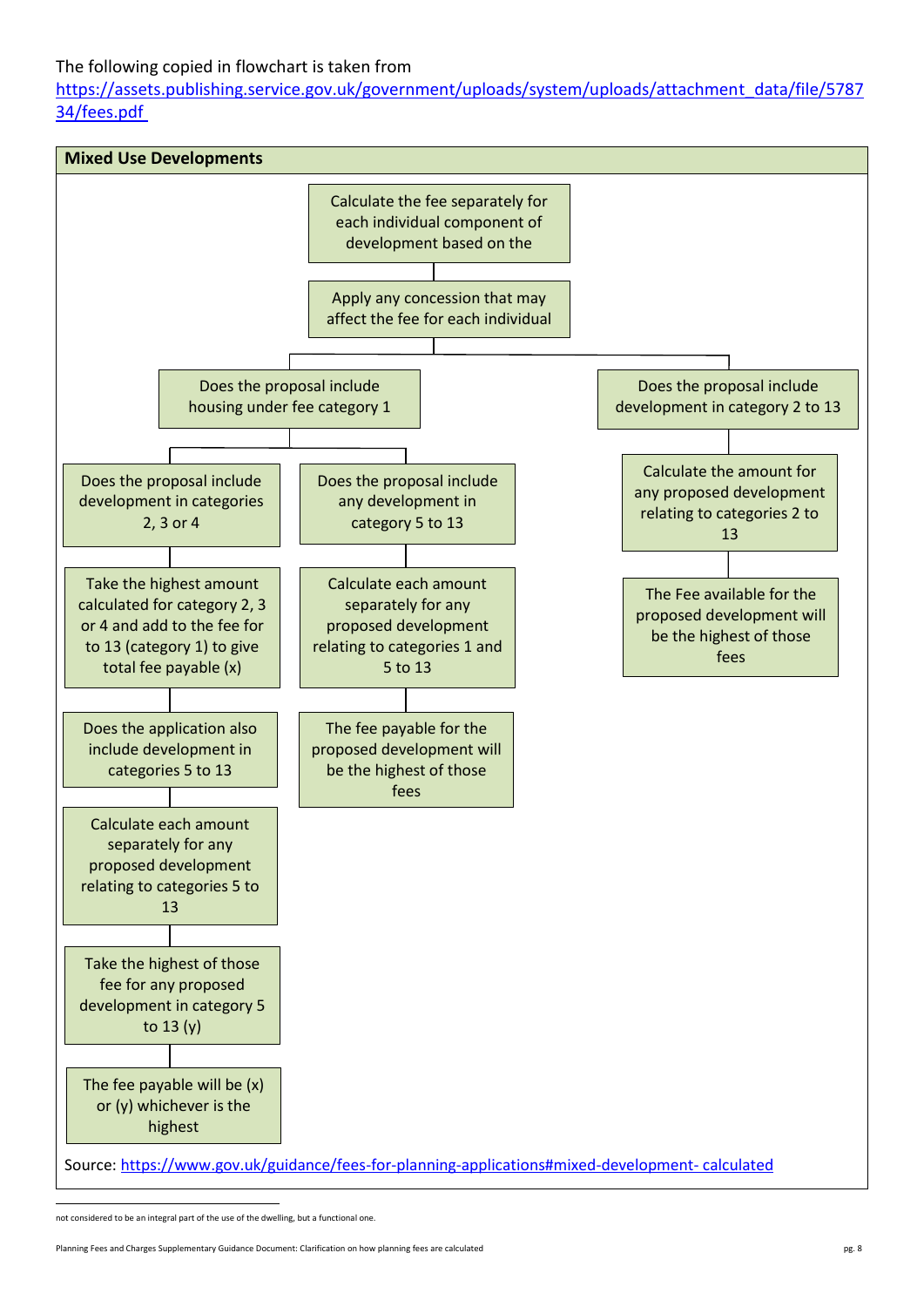# <span id="page-10-0"></span>**Development categories and definitions**

| Category of        | <b>Definition</b>                                                                             |
|--------------------|-----------------------------------------------------------------------------------------------|
| <b>Development</b> |                                                                                               |
| $\mathbf{1}$       | The erection of dwellinghouses (other than development in category 6)                         |
| $\overline{2}$     | The erection of buildings (other than development in category 1, 3, 4, 5 or 7)                |
| $\overline{3}$     | The erection, on land used for the purposes of agriculture, of buildings to be used for       |
|                    | agricultural purposes (other than buildings in category 4)                                    |
| $\overline{4}$     | The erection of glasshouses on land for the purpose of agriculture.                           |
| 5                  | The erection, alteration or replacement of plant or machinery.                                |
| 6                  | The enlargement, improvement or other alteration of existing dwellinghouses.                  |
| $\overline{7}$     | The carrying out of operations (including the erection of a building) within the curtilage of |
|                    | an existing dwellinghouse, for purposes ancillary to the enjoyment of the dwellinghouse       |
|                    | as such, or the erection or construction of gates, fences, walls or other means of            |
|                    | enclosure along a boundary of the curtilage of an existing dwellinghouse.                     |
| 8                  | The construction of car parks, service roads and other means of access on land used for       |
|                    | the purposes of a single undertaking, where the development is required for a purpose         |
|                    | incidental to the existing use of the land.                                                   |
| 9                  | The carrying out of any operations connected with exploratory drilling for oil or natural     |
|                    | gas. This is not a District Council matter                                                    |
| <b>9A</b>          | The carrying out of any operations (other than operations coming within category 9) for       |
|                    | the winning and working of oil or natural gas. This is not a District Council matter          |
| 10                 | The carrying out of any operations not coming within any of the above categories.             |
| 11                 | The change of use of a building to use as one or more separate dwellinghouses.                |
| 12                 | The use of land for-                                                                          |
|                    | the disposal of refuse or waste materials;                                                    |
|                    | the deposit of material remaining after minerals have been                                    |
|                    | extracted from land; or                                                                       |
|                    | the storage of minerals in the open.                                                          |
|                    | This is not a District Council matter                                                         |
| 13                 | The making of a material change in the use of a building or land (other than a material       |
|                    | change of use in category 11 or 12(a), (b) or (c)).                                           |

The schedule of fees can be viewed here:

[http://www.legislation.gov.uk/uksi/2017/1314/pdfs/uksi\\_20171314\\_en.pdf](http://www.legislation.gov.uk/uksi/2017/1314/pdfs/uksi_20171314_en.pdf) and the above definitions <http://www.legislation.gov.uk/uksi/2012/2920/schedule/1/part/2/made> as well as via our Fees and [Charges Document: Planning Development, Planning Policy, Land Charges and Street Naming and](https://www.newark-sherwooddc.gov.uk/media/newarkandsherwood/imagesandfiles/planningpolicy/pdfs/fees%20and%20charges%20budget%202021-22.pdf)  [Numbering.](https://www.newark-sherwooddc.gov.uk/media/newarkandsherwood/imagesandfiles/planningpolicy/pdfs/fees%20and%20charges%20budget%202021-22.pdf)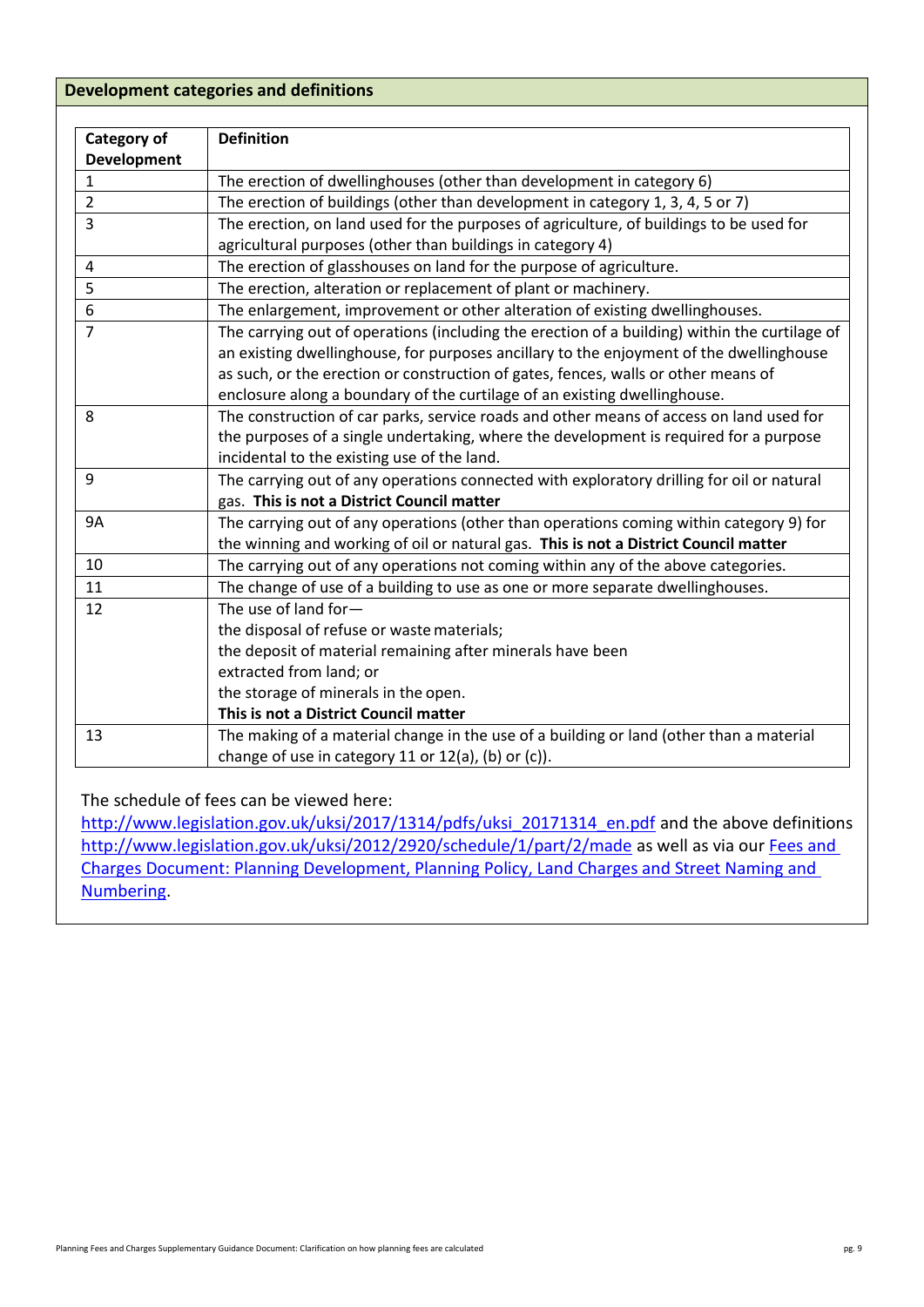#### <span id="page-11-0"></span>**Access/Highway**

When submitting an application a Location Plan and Site Plan should be provided indicating the application site clearly edged with a red line. It should include all land necessary to carry out the proposed development (e.g. land required for access to the site from a public highway, visibility splays, landscaping, car parking and open areas around buildings). A blue line should be drawn around any other land owned by the applicant, close to or adjoining the application site. [https://www.gov.uk/guidance/making-an-application#Plans-and-drawings P](https://www.gov.uk/guidance/making-an-application#Plans-and-drawings)aragraph: 024 Reference ID: 14-024-20140306

For further information regarding validation requirements can be found in Newark and Sherwood District Council's [Local Validation List:](https://www.newark-sherwooddc.gov.uk/media/newarkandsherwood/imagesandfiles/planningpolicy/pdfs/Planning%20Application%20Validation%20Checklist.pdf)

The above states that access to the site from a 'public highway', Newark and Sherwood District Council considers this to mean the following:

Unclassified Roads, Class A, B, C Roads, Trunk roads and byways (considered a public highway under the Highways Act over which the public has the right to pass and repass by vehicle).

# <span id="page-11-1"></span>**Advertisement Consents**

Where an application relates to the display of one advertisement only please refer to page 7 of our [Fees and Charges Document: Planning Development, Planning Policy, Land Charges and Street](https://www.newark-sherwooddc.gov.uk/media/newarkandsherwood/imagesandfiles/planningpolicy/pdfs/fees%20and%20charges%20budget%202021-22.pdf)  [Naming and Numbering.](https://www.newark-sherwooddc.gov.uk/media/newarkandsherwood/imagesandfiles/planningpolicy/pdfs/fees%20and%20charges%20budget%202021-22.pdf)

Where an application relates to the display of more than one advertisement on the same site the highest of the fees will be payable. In these circumstances Newark and Sherwood District Council considers 'the same site' to be a specified area which can be clearly indicated on one plan of a scale of 1:1250 or 1:2500 at A4 or A3 size.

Where the application relates to the display of advertisements on parking meters, litter bins, public seating, benches, bus shelters or charging points for electric vehicles within a specified area, the whole area to which the application relates shall be treated as one site and the relevant fee payable as above.

Where the application relates to the display of advertisements on more than one site the fee payable shall be the sum payable in respect of each site combined.

The full regulations regarding the above can be found here: <http://www.legislation.gov.uk/uksi/2012/2920/regulation/13/made>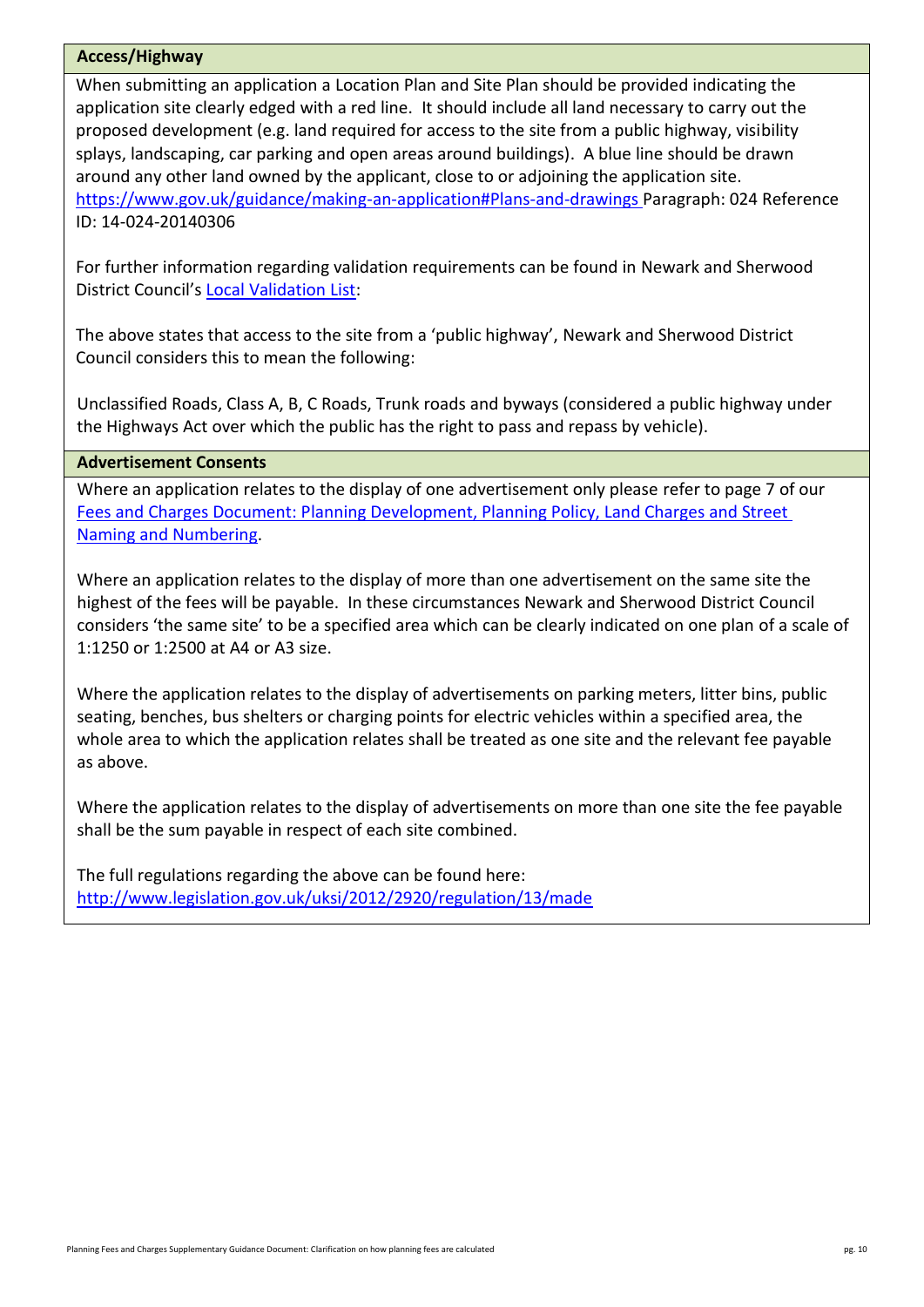# <span id="page-12-0"></span>**Using Certificate of Lawfulness to confirm Material Starts/Commencement of Development**

Material starts can only be confirmed by submitting a Certificate of Lawfulness

When seeking formal confirmation the submission of a certificate of lawfulness application is required of which there are two types:

# **Certificate of Lawfulness – Existing**

This certificate can be used to establish the lawfulness of an existing land-use, or of development carried out.

If using this route to confirm a material start the red line indicated on the location plan submitted must only encompass works already carried out. This route will only confirm whether works completed are lawful and not any future works granted by the permission.

The fee is the same as a full application for the works carried out.

# **Certificate of Lawfulness – Proposed**

This certificate is used to confirm a proposed use would be lawful i.e. that permitted works yet to be carried out are lawful.

If using this route to confirm a material start the red line indicated on the location plan must be the same as the previously approved location plan.

The fee would be based on half the normal planning fee if submitting a new application for that use or operation.

# <span id="page-12-1"></span>**Ménage/Sand School**

When considering an application for a ménage/sand school two fees need to be considered:

- Change of use fee (currently £462)
- Category 10 development The carrying out of operations not coming within any of the above categories.

Once calculated the higher of the above two categories will be charged<sup>3</sup>. *e.g. Proposed change of use of part of land to create sand school. (size 0.49 hectares)* £462  $5 \times £234 = £1170$ 

Therefore £1170 the higher of the above two fees would be charged.

If the proposed development also incorporates other development such as stabling (fee category development) again the higher of the fees will be charged.

*e.g. Proposed change of use of part of land to create sand school (size 0.49 hectares) and proposed stable*

f462  $5 \times £234 = £1170$  $1 \times$  £234 = £234

4.

-

Therefore the fee for this application would be £1170 the higher of the fees.

<sup>&</sup>lt;sup>3</sup> Please refer to page 3 of the Newark and Sherwood District Council[, Planning Development, Planning Policy, Land Charges and Street Naming and Numbering](https://www.newark-sherwooddc.gov.uk/media/newarkandsherwood/imagesandfiles/planningpolicy/pdfs/fees%20and%20charges%20budget%202021-22.pdf) Document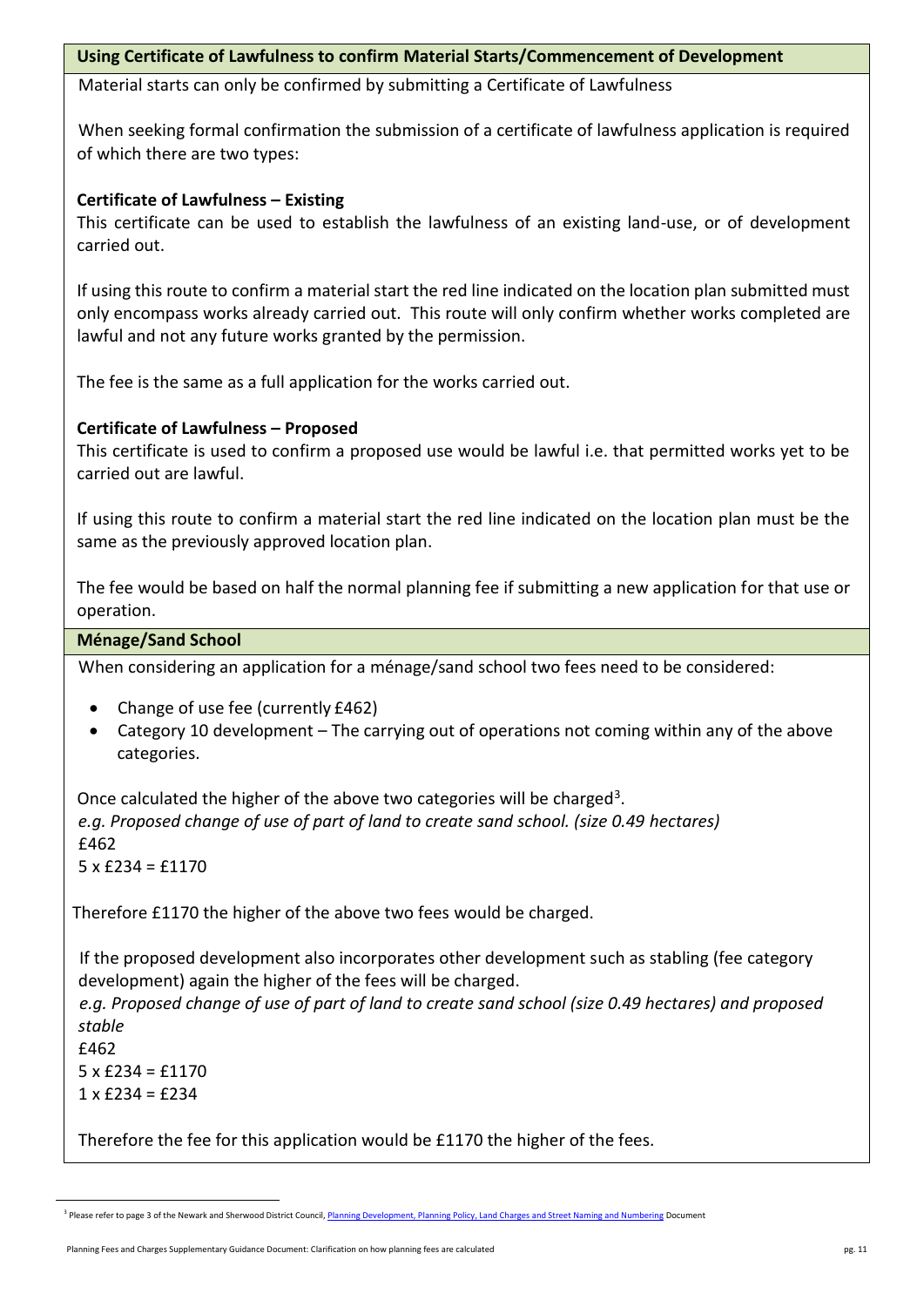#### <span id="page-13-0"></span>**Concessions – 'Free Go'**

The Town and Country Planning (Fees for Applications, Deemed Applications, Requests and Site Visits) (England) (Amendment) Regulations 2017 set out an applicant's entitlement to a 'free go'. Information regarding this can be found on page 11 of our [Fees and Charges Document: Planning Development,](https://www.newark-sherwooddc.gov.uk/media/newarkandsherwood/imagesandfiles/planningpolicy/pdfs/fees%20and%20charges%20budget%202021-22.pdf)  [Planning Policy, Land Charges and Street Naming and Numbering.](https://www.newark-sherwooddc.gov.uk/media/newarkandsherwood/imagesandfiles/planningpolicy/pdfs/fees%20and%20charges%20budget%202021-22.pdf) In addition to this please note the followinginformation:

- The applicant must be the same as the previous application
- The site area indicated in the red line must not encompass any new land unless to include means of access.
- The redline can be smaller than the previous application however there is no refund for the difference in fee.
- The application type must be the same as previous
- Following a withdrawn application a request for a 'free go' must be submitted within 12 months from the validation date and not the date the application waswithdrawn.
- The applicant cannot have benefited from a 'free go' in the past.

This and further information is set out in this [table.](https://assets.publishing.service.gov.uk/government/uploads/system/uploads/attachment_data/file/574500/When_are_applications_eligible_for_a__free_go_.pdf)

#### <span id="page-13-1"></span>**Concessions – Prior Approvals**

Further to the information shown on page 11 of our Fees and Charges Document: Planning [Development, Planning Policy, Land Charges and Street Naming and Numbering](https://www.newark-sherwooddc.gov.uk/media/newarkandsherwood/imagesandfiles/planningpolicy/pdfs/fees%20and%20charges%20budget%202021-22.pdf) regarding free go (exemption) applications please note that free go requests do not apply to prior notification applications.

'A fee for a prior approval application is payable in relation to certain types of development authorised by the 2015 Order. The amounts are payable every time an application for prior approval is made.'

The above information can be found within the following link [https://www.gov.uk/guidance/fees-for](https://www.gov.uk/guidance/fees-for-planning-applications)[planning-applications,](https://www.gov.uk/guidance/fees-for-planning-applications) under the heading How are fees calculated for prior approval applications?

# <span id="page-13-2"></span>**Concessions – For alterations, extensions, etc. to a dwellinghouse for the benefit of a registered disabled person**

This concession will only be applied where the development is to:

- Alter or extend an existing dwelling for the benefit of the disabled person; or
- Undertake works in the curtilage of an existing dwelling in order create an access and/or provide for improved safety, health or comfort

Proof of disability will be required and should take the form of an official document e.g. letter from the Department of Work and Pensions, GP etc.

Further information can be found in **Paragraph 036 - [Development providing for people with](https://www.gov.uk/guidance/fees-for-planning-applications#exemption-or-concession)** [disabilities o](https://www.gov.uk/guidance/fees-for-planning-applications#exemption-or-concession)f Planning Practice Guidance an[d Regulation 4 of the 2012 Fees Regulations.](http://www.legislation.gov.uk/uksi/2012/2920/regulation/4/made)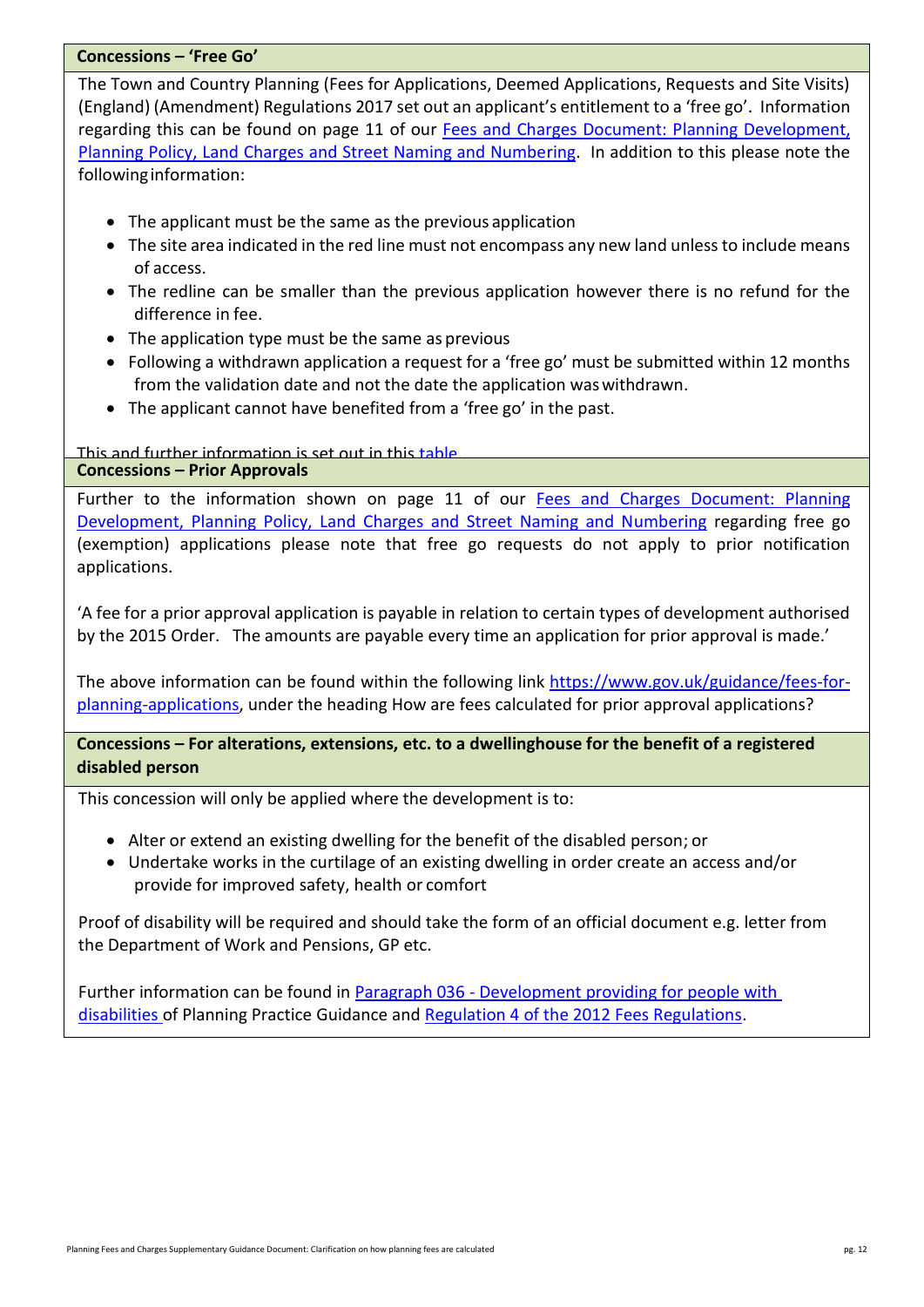## <span id="page-14-0"></span>**Concessions – Permitted Development**

The Town and Country Planning (Fees for Applications, Deemed Applications, Requests and Site Visits) (England) Regulations 2012 under Regulation 5 offered a concession where permission was only being sought due to the removal of permitted development rights.

The Town and Country Planning (Fees for Applications, Deemed Applications, Requests and Site Visits) (England) (Amendment) Regulations 2017 removed this concession. As a result if permission is being sought due to permitted development rights being removed (i.e. normally permission would not be required as the development is considered permitted development) then a fee is payable.

The fee payable will be based on the relevant category as set out in the above fee regulations and shown in our Fees and Charges Document: Planning Development, Planning Policy, Land Charges and [Street Naming and Numbering.](https://www.newark-sherwooddc.gov.uk/media/newarkandsherwood/imagesandfiles/planningpolicy/pdfs/fees%20and%20charges%20budget%202021-22.pdf)

#### <span id="page-14-1"></span>**Refunds**

Once a planning fee has been paid and accepted (i.e. the application is made valid) planning application fees cannot be refunded unless:

 In relation to the Planning Guarantee - When a request for a written confirmation of compliance is not completed within 12weeks. In some circumstances for deemed planning applications

Further information can be found in the [Refunds and adjustments s](https://www.gov.uk/guidance/fees-for-planning-applications#exemption-or-concession)ection of Planning Practice Guidance.

Please note that refunds can take up to 10 working days to process as they need to be approved. If you pay the Planning Portal direct the refund will be processed by the Local Authority.

All refunds will be by the same method of payment as the original transaction e.g. if an applicant pays by card, the refund will be direct to the original payment card.

<span id="page-14-2"></span>**Approval of Details Pursuant to a Condition and/or Discharge of Conditions**

The current fee for the approval of details pursuant to a condition and/or discharge of planning condition can be found in our [Fees and Charges Document: Planning Development, Planning Policy,](https://www.newark-sherwooddc.gov.uk/media/newarkandsherwood/imagesandfiles/planningpolicy/pdfs/fees%20and%20charges%20budget%202021-22.pdf)  [Land Charges and Street Naming and Numbering.](https://www.newark-sherwooddc.gov.uk/media/newarkandsherwood/imagesandfiles/planningpolicy/pdfs/fees%20and%20charges%20budget%202021-22.pdf)

The charge is per request not per condition and therefore more than one condition can be submitted for approval per request.

There is no fee if the request relates to a condition or conditions on an application for Listed Building Consent or planning permission for the relevant demolition in a conservation area.

Where a partial discharge of condition is issued e.g. further information is required to be submitted and approved by the Local Planning Authority the submission will treated as a new request and another discharge of condition fee (as set out above) is required.

Where a condition specifies the information is required to be submitted in stages and/or periodically, e.g. contaminated land, there will be a charge for each element until the condition is fully discharged.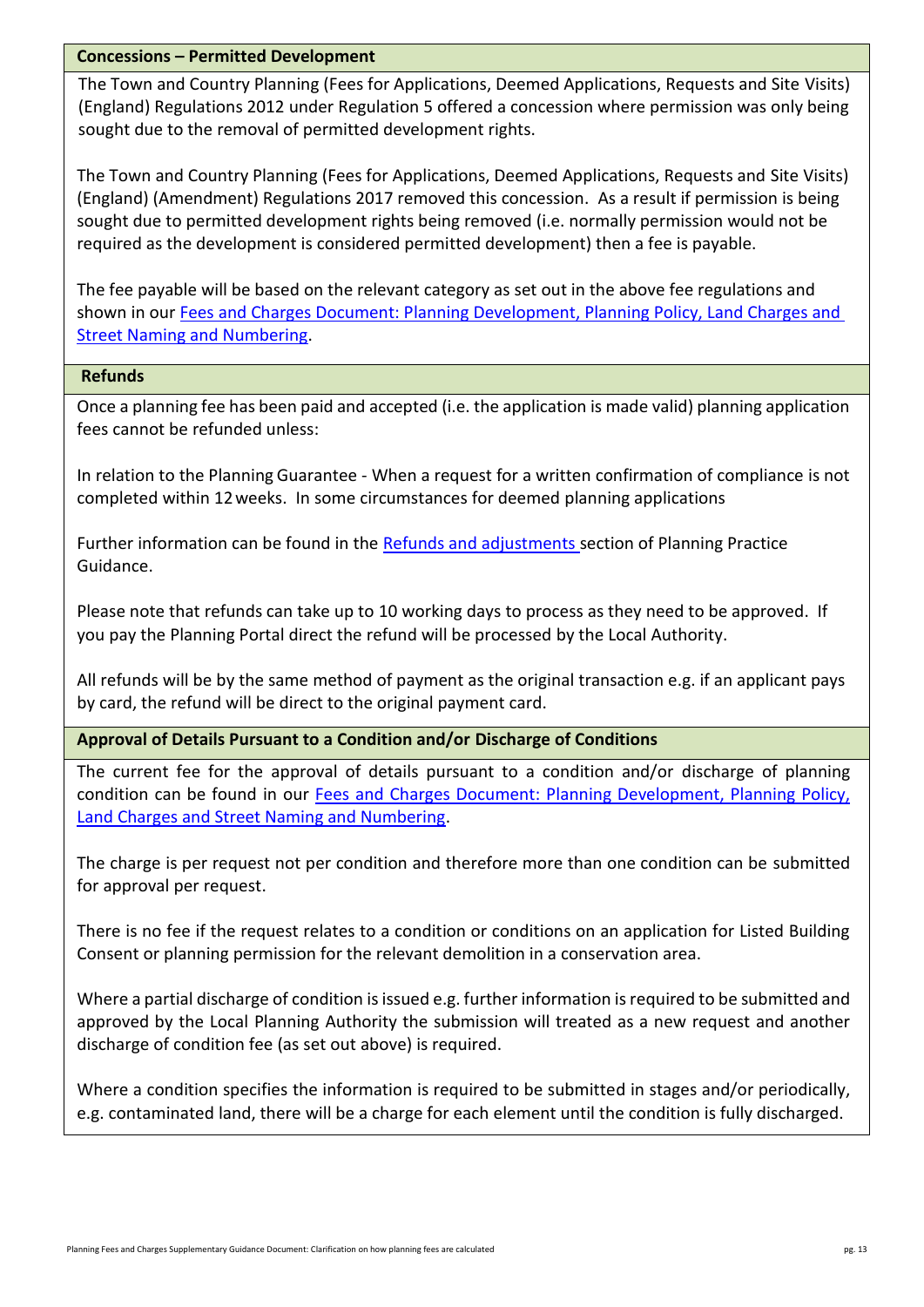# <span id="page-15-0"></span>**Frequently Asked Questions**

# **Q There have been no changes to the fees regulations or PPG so whyhas Newark and Sherwood District Council adopted this document?**

A Whilst there have been no changes to the fees regulations or PPG, the Governmenthas tasked Local Planning Authorities with interpreting planningfees.

 There has been a number of queries relating, in particular, to fees for annexes and holiday cabins over recent years. Adopting this document provides clear information as to how the fees will be calculated.

# **Q Why have you taken the approach that you have to the provision of 'moveable' buildings including caravans?**

A Courts have found that cranes, marquees and poultry sheds on skids have all been buildings and an object may be a building in planning law without being incorporated into the land. The Courts have determined that the ability to move poultry sheds around a field did not remove the significance of their presence in planning terms. The sheer size, weight and bulk of a structure are good indicators to determine whether something is a building.

The above ruling supports our [Fees and Charges Document: Planning Development, Planning Policy,](https://www.newark-sherwooddc.gov.uk/media/newarkandsherwood/imagesandfiles/planningpolicy/pdfs/fees%20and%20charges%20budget%202021-22.pdf)  [Land Charges and Street Naming and Numbering](https://www.newark-sherwooddc.gov.uk/media/newarkandsherwood/imagesandfiles/planningpolicy/pdfs/fees%20and%20charges%20budget%202021-22.pdf) adopted approach to calculate fees for applications of this nature by floor area.

# **Q What would be the implications if I apply just for thebases?**

A If the application was for bases only it would be considered as a site for touringcaravans, and conditioned accordingly.

# **Q Why has the fee been calculated differently to an application I made in 2020 for a similar proposal?**

- A It is commonly acknowledged that planning-related fees were introduced so that usersof the planning system, rather than taxpayers in general, meet the costs incurred by local planning authorities in deciding planning applications. The Government has tasked Local Planning Authorities with interpreting planning fees, so the Council has reviewed its approach in line with any legal rulings and published guidance accordingly. The fees charged for an application will be in accordance with the Council's adopted (refer to Fees and Charges Document: Planning [Development, Planning Policy, Land Charges and Street Naming and Numbering\)](https://www.newark-sherwooddc.gov.uk/media/newarkandsherwood/imagesandfiles/planningpolicy/pdfs/fees%20and%20charges%20budget%202021-22.pdf) approach at the time of submission.
- **Q I submit lots of applications to other local authorities around the country,and my adopted approach has always been accepted. The other authorities seem quite happy with the amount I've paid, so why doesn't the Planning Development service of Newark and Sherwood District Council accept how I've worked out thefee?**
- A The Government has tasked each Planning Authority with interpreting planning fees so that users of the planning system, rather than taxpayers in general, meet the costs incurred by them in deciding planning applications.